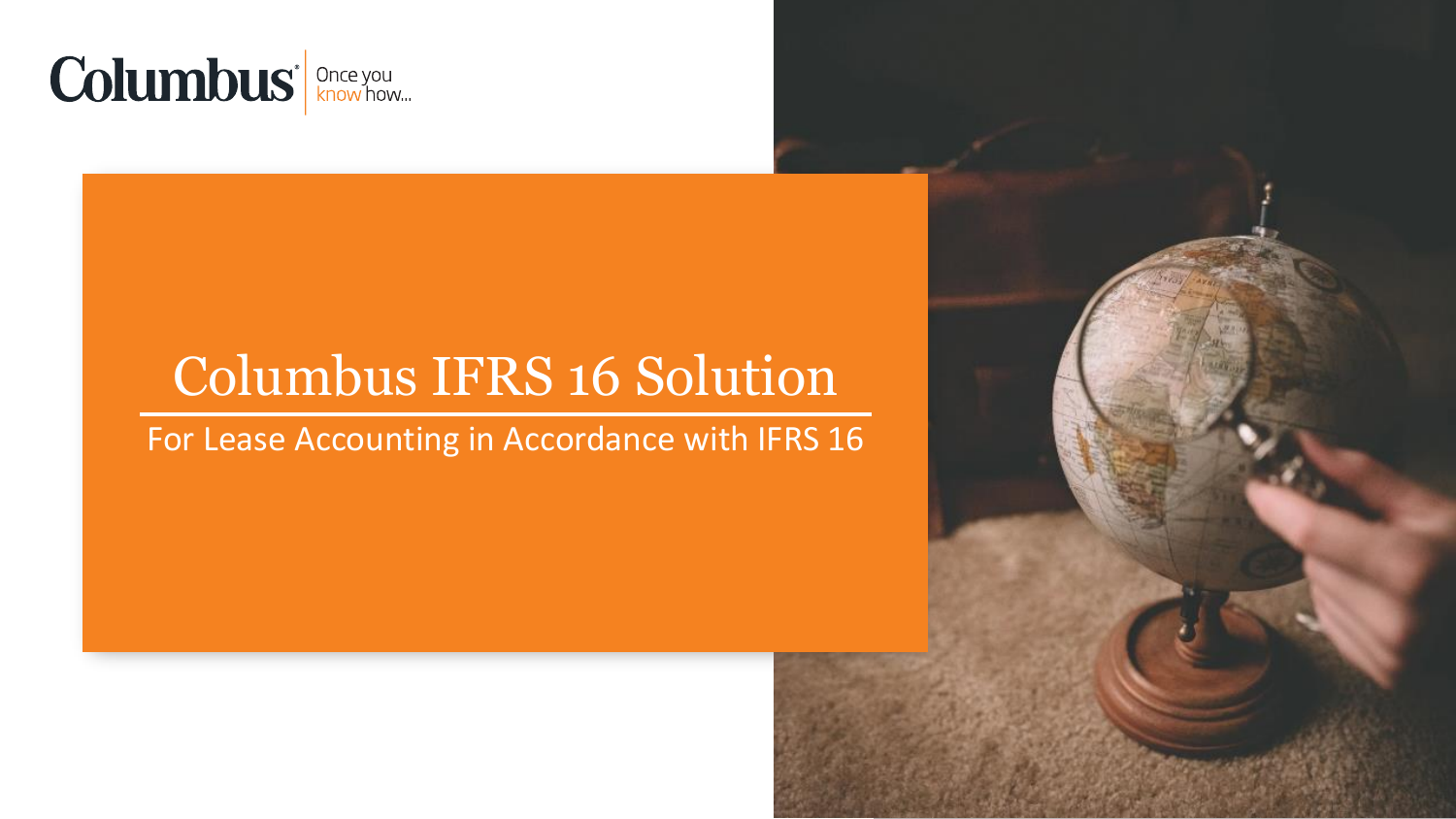#### **Impact on Business after the Entry into Force of IFRS 16**

- Under IFRS 16, lessees are required to account for contractual lease liabilities as non-current liabilities when the lease term is longer than twelve months and the lease price exceeds the specified period.
- Long-term liabilities under a lease are calculated and recorded as the net present value of future cash flows, discounted at the contractual discount rate.
- The contractual lease price is divided into two components  $-$  value coverage, which consistently reduces the registered long-term liabilities, and interest, which are accounted as expenses.
- Companies are also required to account for the right of use asset or simply assets, which are also calculated as the net present value of future payments and is depreciated over the term of the contract.
- All the listed requirements are implemented in Columbus IFRS 16 solution that covers the accounting management of IFRS 16 contracts, from the signing of the contract, the calculation of long-term liabilities, the right of use asset, to the end of the lease or early termination of the contract.

## **Challenges**

- As accounting regulation grows, companies are forced to ensure that ERP systems comply with reporting standards, including IFRS 16.
- The time required to adapt ERP systems to IFRS 16 is limited.
- Operational efficiency is also a key issue: how to implement new requirements with the same number of staff and in the same ERP system (without using additional sources – calculations in Excel, etc.).

#### **Benefits for the Business** ௹

- The implementation of IFRS 16 ensures a more transparent presentation of the company's financial information to shareholders and potential investors.
- The Columbus IFRS 16 solution provides the technical means to implement this standard.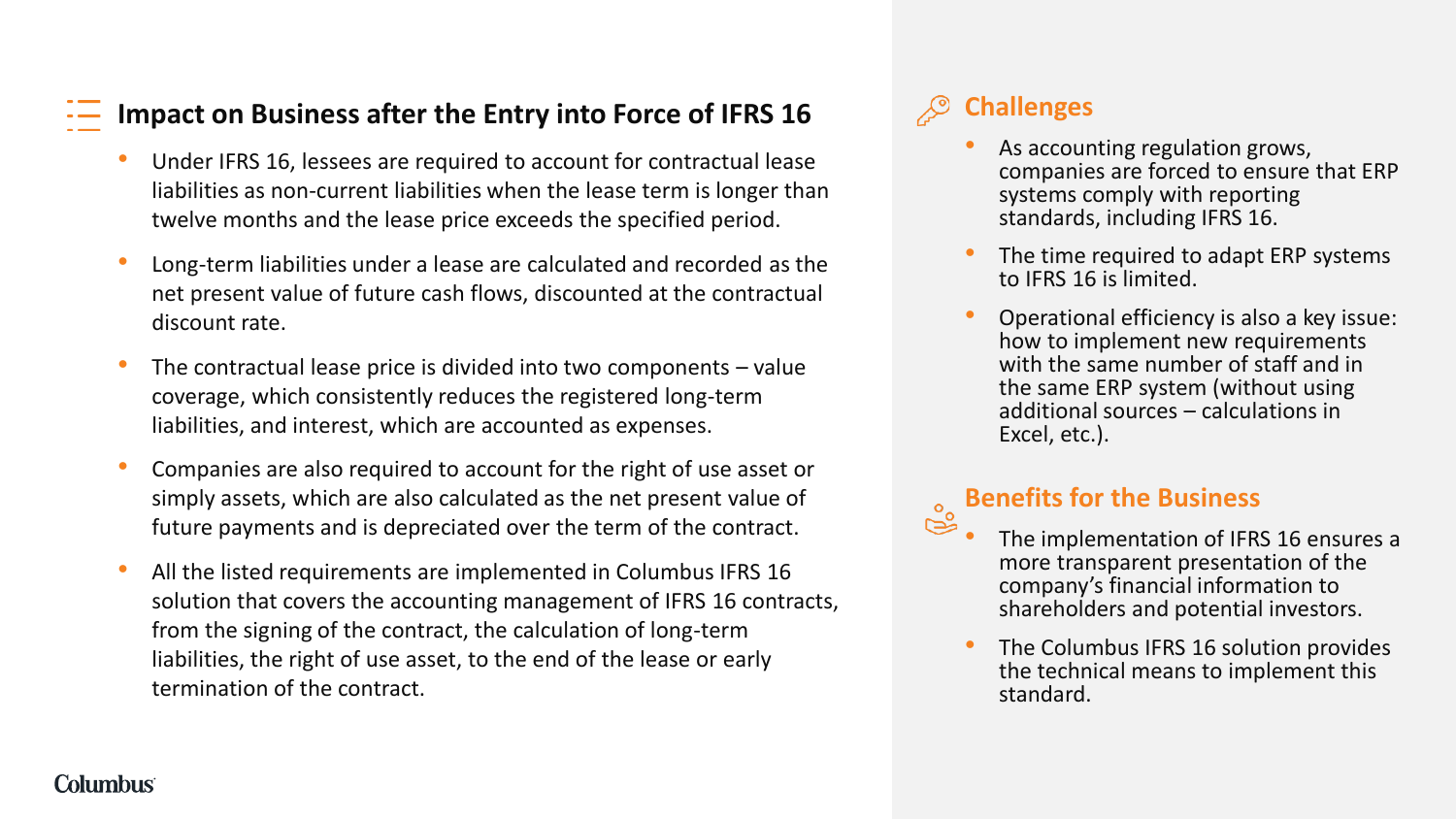# Columbus IFRS 16 Solution

- The Columbus IFRS 16 solution is implemented using the standard features of the following Microsoft modules:
	- ‐ Financial Management Ledger
	- ‐ Fixed Assets
	- ‐ Purchases and Amounts Payable
- The functions of the listed modules are supplemented with specific solutions required to meet the requirements of IFRS.

#### **Uniqueness of the Solution:**

- Proven in practice: The solution is developed in collaboration with an international company and implemented in affiliates in six countries.
- Dedicated team: The solution has been developed and is being maintained by a dedicated team specializing in the development of lease and financial solutions.
- Microsoft technology: Columbus IFRS 16 is built based on the Microsoft Dynamics NAV platform, making the most of the standard features and the user interface.
- Financial Stability: Columbus' solid financial foundation enables investment in employee training, competency growth, and professional development.

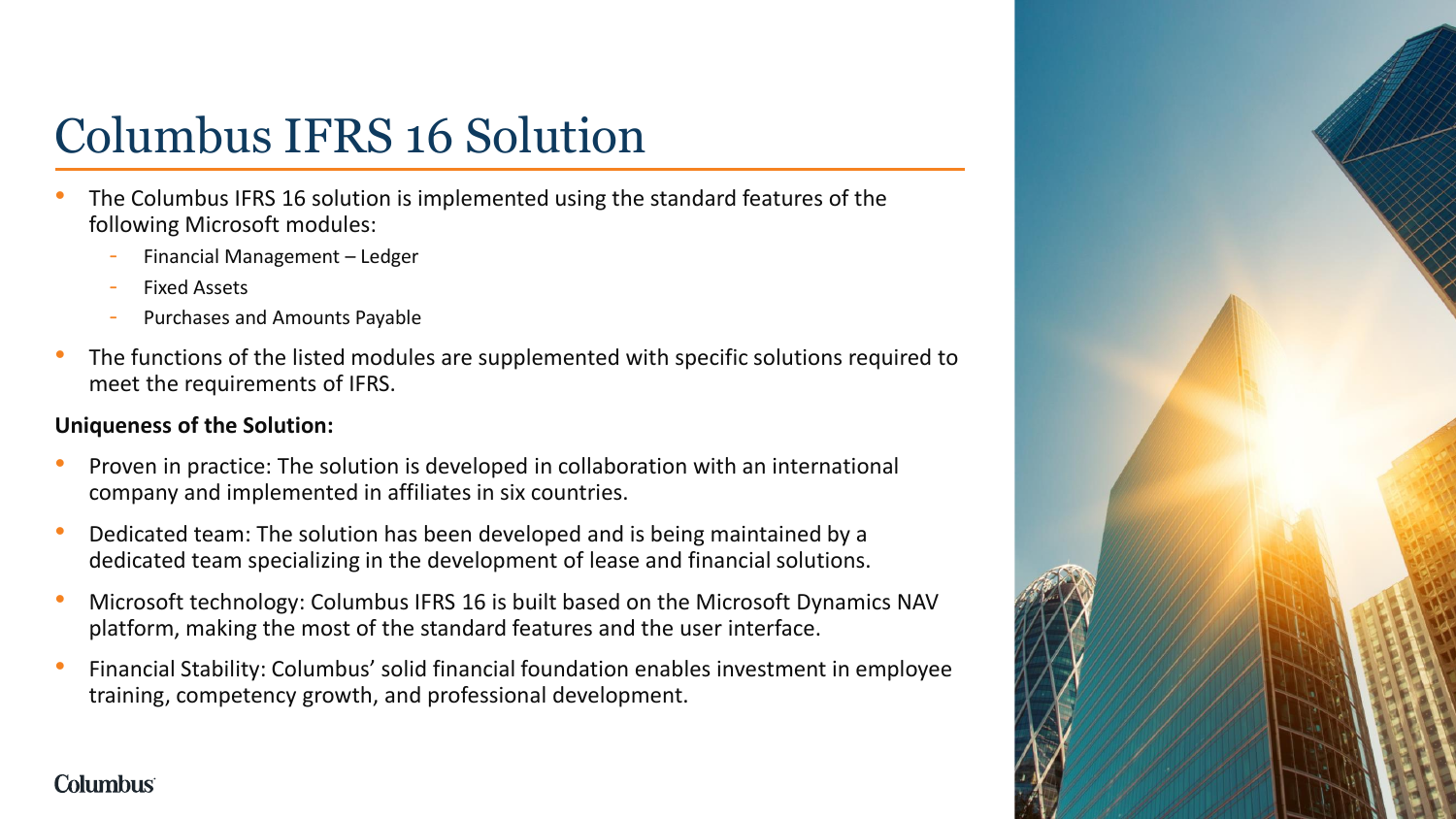## **Rules for Calculating the Lease Schedule**

- In the lease schedule, the periodic payment is divided into value coverage and interest expense.
- The solution supports different payment intervals: the schedule can be monthly, quarterly, semi-annual or annual.
- Payment possibility at the beginning of the period.
- Possibility to include an advance as an additional parameter for calculating the schedule.
- Flexible calculation of the first and last lease payment, based on the actual number of days (relevant if the first and/or last payment covers an incomplete period, such as an incomplete month).
- Possibility to apply fixed and variable terest rates.

## **Asset Management in the System**

- Asset management in the system is implemented by making maximum use of the standard Microsoft Dynamics NAV Asset Module (settings, functions, reports).
- For each schedule of the lease, the system automatically creates an asset card, with the option to copy the created asset card to other schedules in the same agreement.
- Periodic depreciation calculation.
- Ability to allocate depreciation and interest expense on a pro rata basis according to dimensions using preassigned allocation templates.

## **Management of Lease Contracts' Accounting Operations**

- Long-term liabilities and the acquisition of assets in the contract approval system are recorded in the Ledger and the Fixed Assets module.
- Reductions in non-current liabilities are recorded according to an approved schedule using flow functions.
- Automatic calculation and registration of the contract change effect in the Ledger and Fixed Assets module.
- Automatic calculation and registration of the effect of early termination.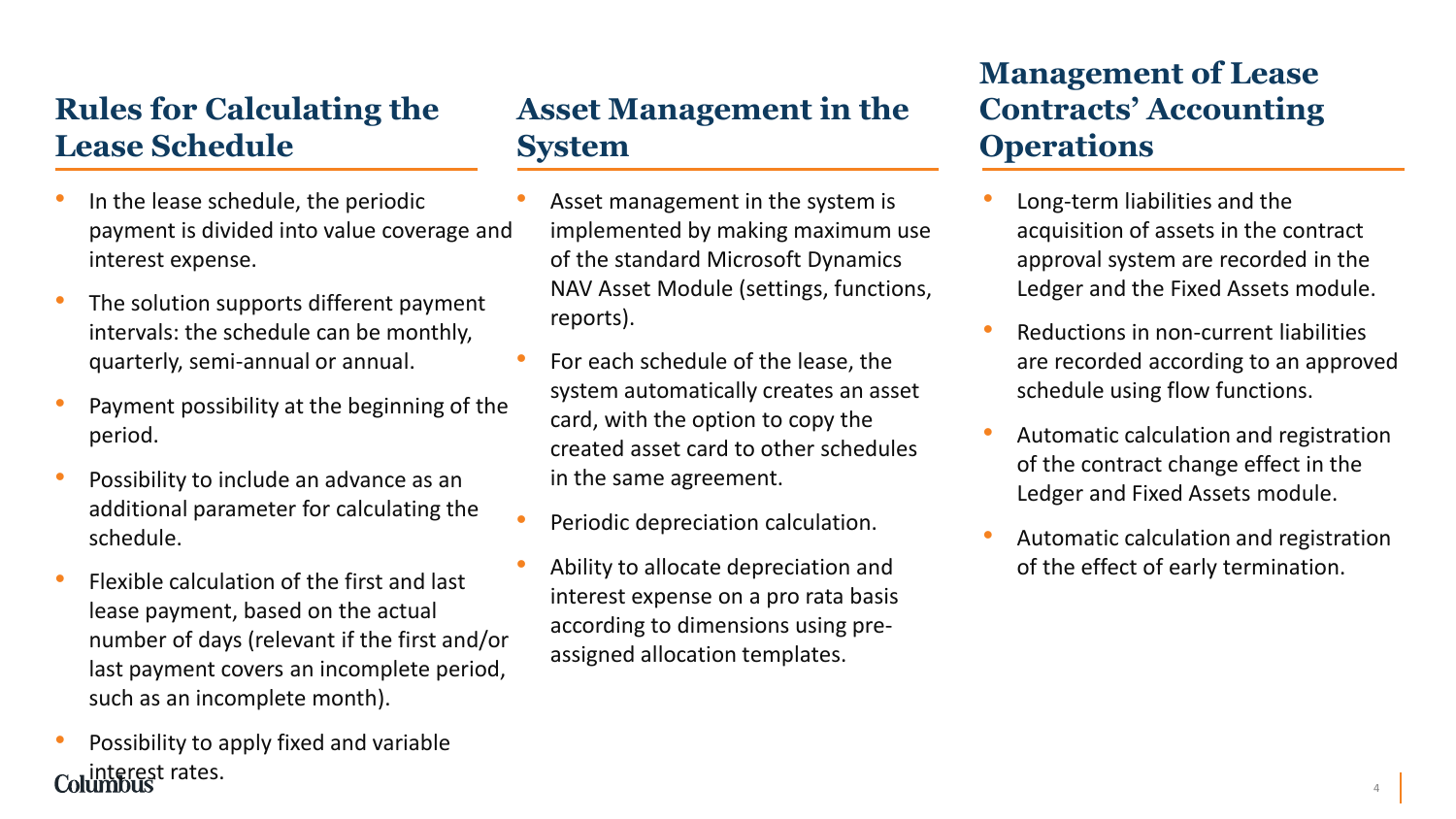### **Lease Transaction Data Management**

- The ability to describe different lease terms at the level of each lease schedule when those schedules belong to the same contract.
- Possibility to calculate individual lease schedules for individual property units when the lease agreement covers several lease objects (assets).

## **Contract Change Management**

- Possibility to change the main parameters of the lease agreement – the amount of the installment, the lease period, interest (discount) rate.
- Automatic recalculation of the schedule when the contract lease parameters change, saving the historical data of the original contract.
- Registration and accumulation of historical changes.
- Automatic recalculation of the schedule when the variable interest rate changes.

### **Contract End Process Management**

- Automatic termination of contracts and the possibility to register the transfer of assets after covering long-term liabilities and full depreciation of assets.
- Early contract termination management.

# **Reports and Analytical Tools**

- Standard Microsoft Dynamics NAV reports for analysts by dimensions.
- Standard Fixed Assets module reports.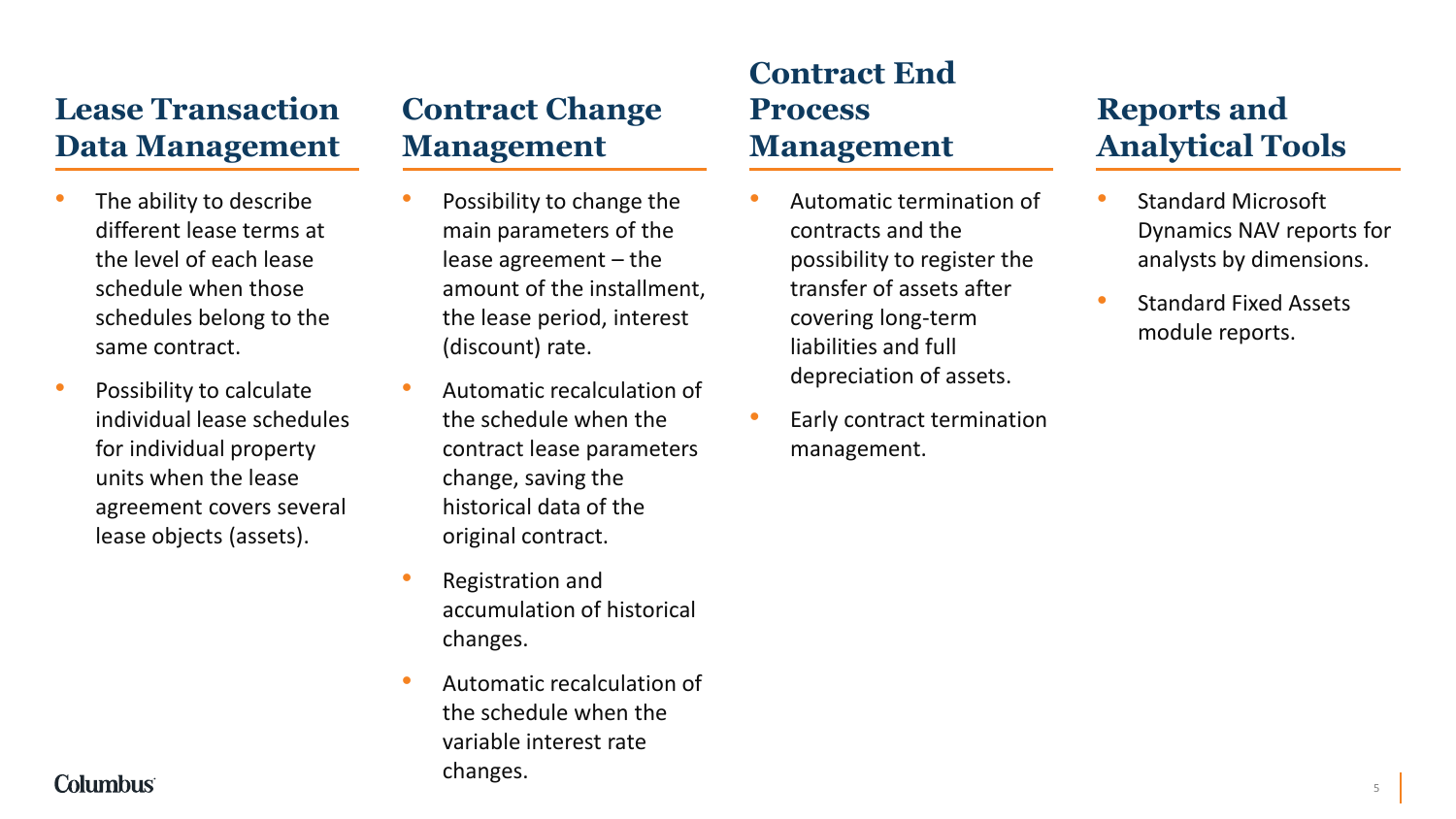# Uniqueness of the IFRS 16 Solution

- **Proven in practice:** The solution is developed in collaboration with an international company and implemented in affiliates in six countries.
- **Dedicated team:** The solution has been developed and is being maintained by a dedicated team specializing in the development of lease and financial solutions.
- **Microsoft technology:** Columbus IFRS 16 is built based on the Microsoft Dynamics NAV platform, making the most of the standard features and the user interface.
- **Financial Stability:** Columbus' solid financial foundation enables investment in employee training, competency growth, and professional development.

#### **You can read about ATEA's experience in implementing the IFRS 16 solution in all Baltic companies here:**

- **[ATEA](https://pages.columbusglobal.com/lt/klientu-patirtys/atea)**
- **[Šiaulių Bankas](https://pages.columbusglobal.com/lt/klientu-patirtys/siauliu-bankas/provided-calculation-and-disclosures-of-new-standard-to-the-management-of-bank-and-audit-company-on-time)**

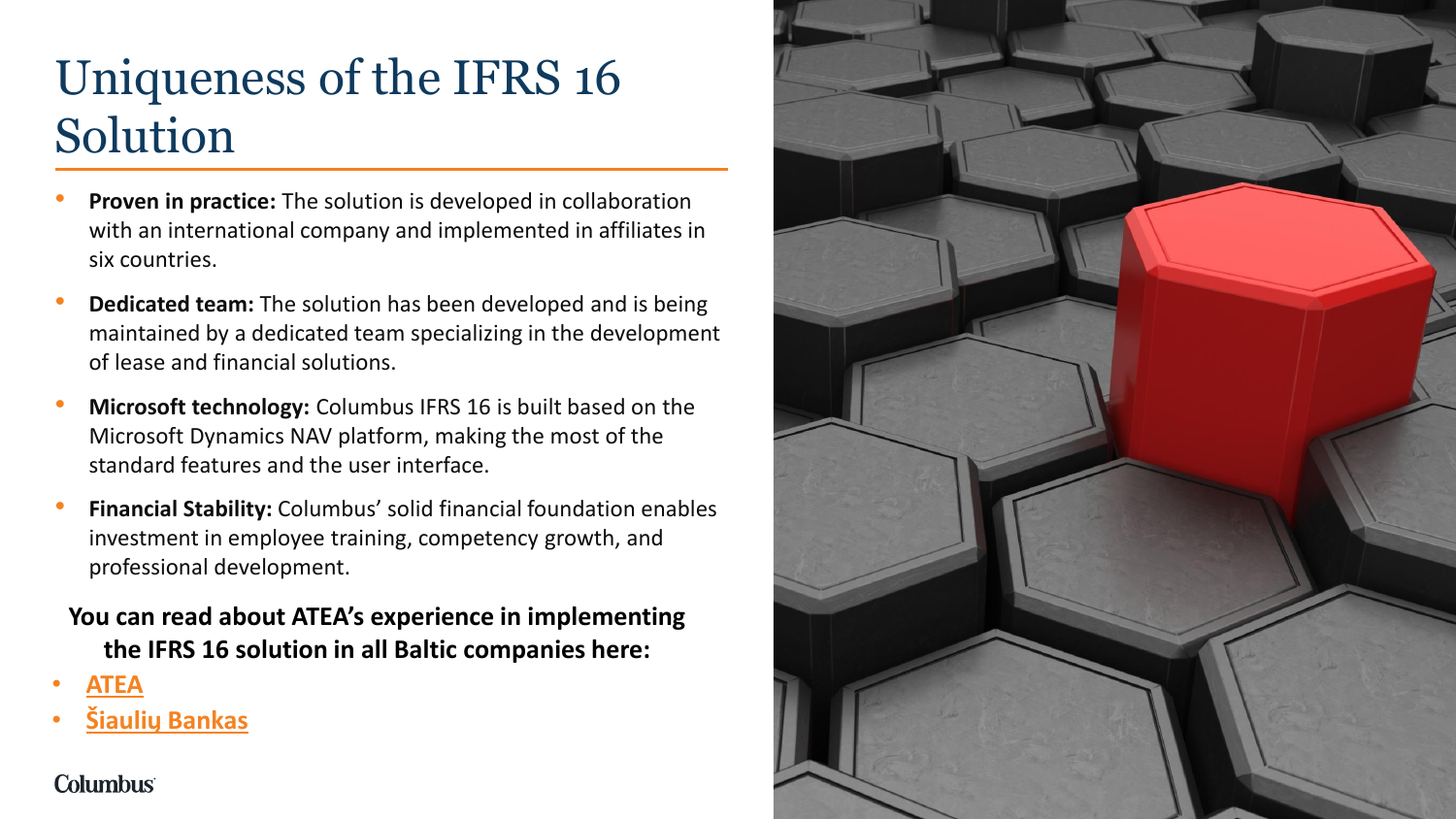# Want to know more?

Let's talk!

Columbus Lietuva +370 37 750 565 info.lt@columbusglobal.lt [www.columbusglobal.com/lt](http://www.columbusglobal.com/lt) IA.